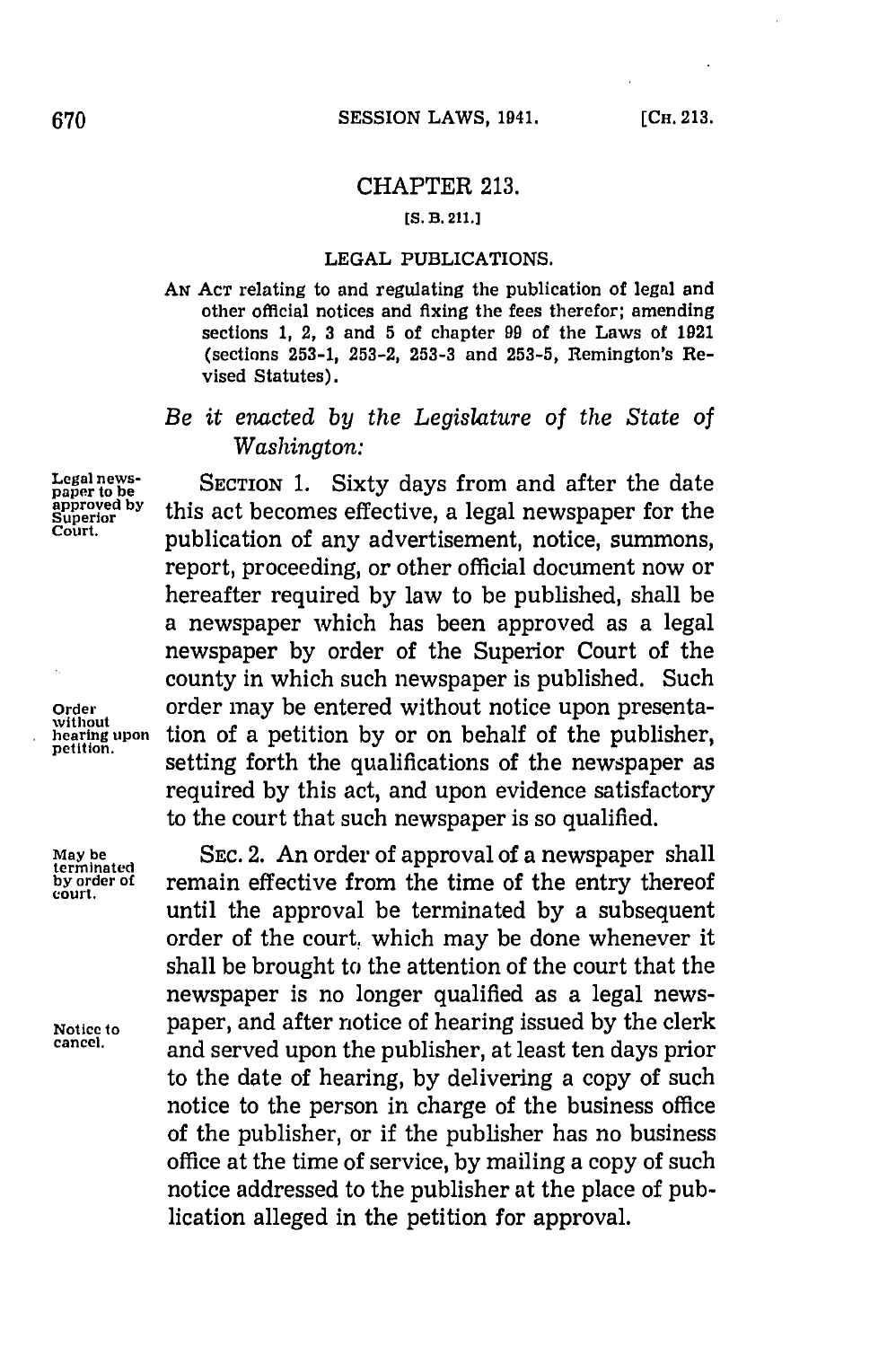SEC. 3. Section 1 of chapter 99 of the Laws of Amend-**1921** (section **253-1,** Remington's Revised Statutes)~ is amended to read as follows:

Section 1. The qualifications of a legal news- **Qualifications** of legal paper are that such newspaper shall have been pub- **newspapecr.** lished regularly, at least once a week, in the English language, as a newspaper of general circulation, in the city or town where the same is published at the time of application for approval, for at least six months prior to the date of such application, and shall be printed either in whole or in part in an office maintained at the place of publication: *Provided*. That in case of the consolidation of two or more consolidanewspapers, such consolidated newspaper shall be considered as qualified if either or any of the papers so consolidated would be a qualified newspaper at the date of such legal publication, had not such consolidation taken place.

SEC. 4. Section 2 of chapter 99 of the Laws of  $\frac{Amend}{ments}$ . **1921** (section **253-2,** Remington's Revised Statutes) is amended to read as follows:

Section 2. All legal and other official notices shall Affidavit of publication; be published in a legal newspaper as defined in this <sup>contents.</sup> act, and the affidavit of publication shall state that such newspaper has been approved as a legal newspaper **by** order of the Superior Court of the county in which it is published, and shall be prima facie evidence of that fact.

SEC. 5. Section 3 of chapter 99 of the Laws of  $\frac{Amount}{ments}$ . **1921** (section **253-3** of Remington's Revised Statutes) is amended to read as follows:

Section 3. The provisions of this act shall not Exception. apply in counties where no newspaper has been published for a period of one year prior to the publication of such legal or other official notices.

SEC. 6. Section 5 of chapter 99 of the Laws of Amend-**1921** (section **253-5,** Remington's Revised Statutes) is amended to read as follows: